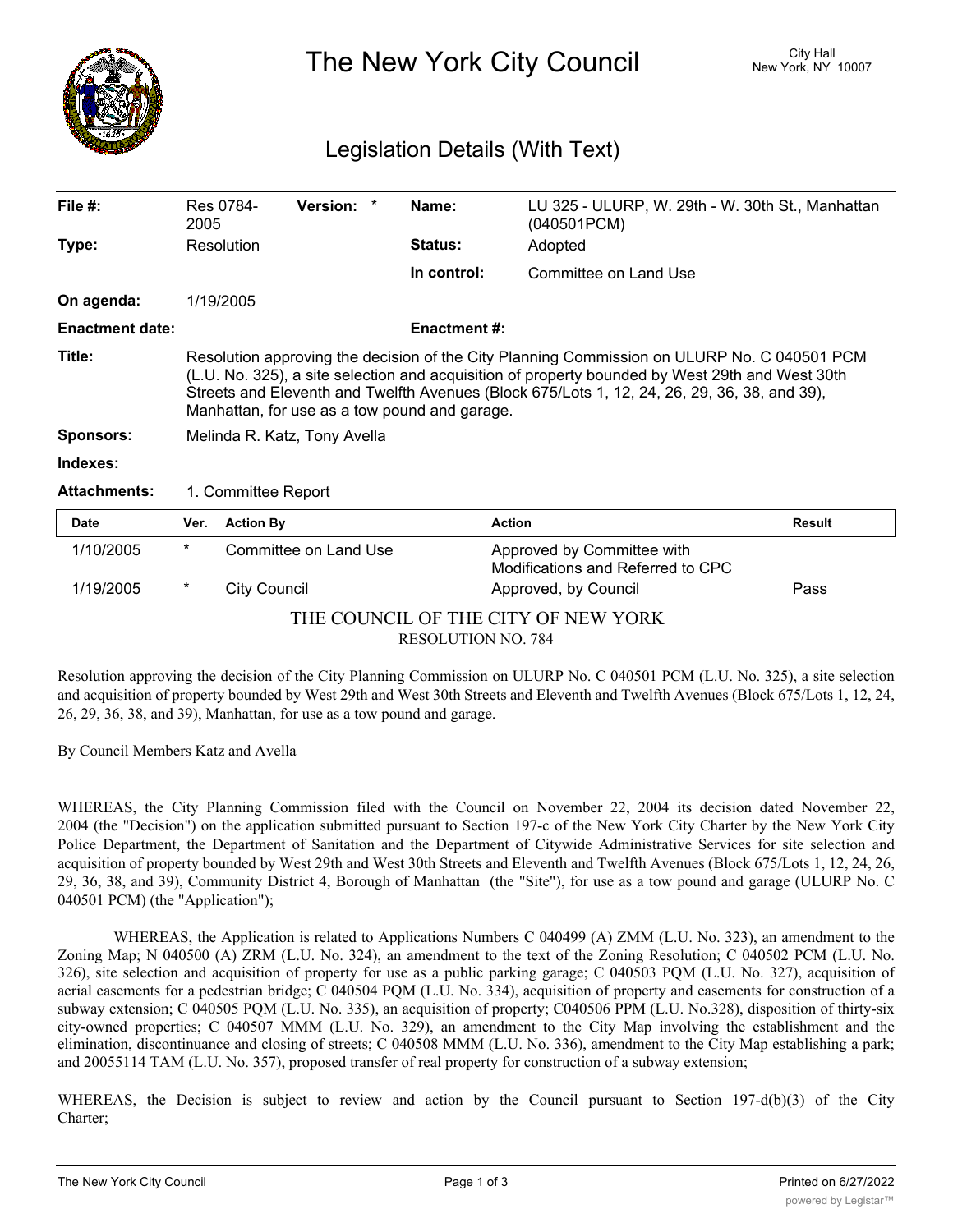## **File #:** Res 0784-2005, **Version:** \*

WHEREAS, upon due notice, the Council held a public hearing on the Decision and Application on December 13, 2004;

WHEREAS, the Council has considered the relevant environmental issues and the Final Generic Environmental Impact Statement ("FGEIS") (CEQR No. 03DCP031M);

A positive declaration was issued on April 21, 2003 and distributed, published and filed, and the applicant was asked to prepare or have prepared a Draft Generic Environmental Impact Statement ("DGEIS"). A public meeting for the Draft Scope of Work for the DGEIS was held on June 6, 2003 and the Final Scope of Work for the DGEIS was issued on May 28, 2004;

The co-lead agencies prepared a DGEIS and a Notice of Completion for the DGEIS was issued on June 21, 2004. Pursuant to the SEQRA regulations and CEQR procedures, a joint public hearing was held on the DGEIS on September 23, 2004 in conjunction with the public hearing on this application (N 040500 (A) ZRM) and related items (C 040499 (A) ZMM, N 040500 ZRM, C 040501 PCM, C 040502 PCM, C 040503 PQM, C 040504 PQM, C 040505 PQM, C 040506 PPM, C 040507 MMM, C 040508 MMM); and

WHEREAS, a Final Generic Environmental Impact Statement ("FGEIS") was completed and Notices of Completion for the FGEIS were issued by the co-lead agencies on November 8, 2004.

WHEREAS, the FGEIS identified significant adverse impacts and proposed mitigation measures that are summarized in the Co-Lead Agency Findings Statement set forth in Exhibit A to the Reports of the City Planning Commission approving said application and such summary is incorporated by reference herein; and

WHEREAS, modifications of the applications adopted by the City Planning Commission in the form of changes to ULURP Applications Nos. N 040500 (A) ZRM and C 040507 MMM were considered in a Technical Memorandum of the Co-Lead Agencies, dated November 17, 2004; and

WHEREAS, modifications of ULURP Applications Nos. C 040499 (A) ZMM and N 040500 (A) ZRM adopted by the City Council are considered in a Technical Memorandum of the Co-Lead Agencies, dated January 14, 2005;

Now, therefore be it

RESOLVED:

Having considered the FGEIS, with respect to the Application, the Council finds that:

- (1) The FGEIS meets the requirements of 6 N.Y.C.R.R. Part 617;
- (2) Consistent with the social, economic and other essential considerations, from among the reasonable alternatives thereto, the actions to be approved are ones which minimize or avoid adverse environmental impacts to the maximum extent practicable; and
- (2) The adverse environmental impacts revealed in the FGEIS will be minimized or avoided to the maximum extent practicable by incorporating as conditions to the approval those mitigative measures that were identified as practicable;
- (2) The Decision and the FGEIS and the Technical Memoranda described above constitute the written statement of facts, and of social, economic and other factors and standards that form the basis of the decision, pursuant to 6 N.Y.C.R.R. §617.11(d).

Pursuant to Section 197-d of the City Charter and on the basis of the Application and Decision, the Council approves the Decision.

Adopted.

 $\frac{1}{2}$